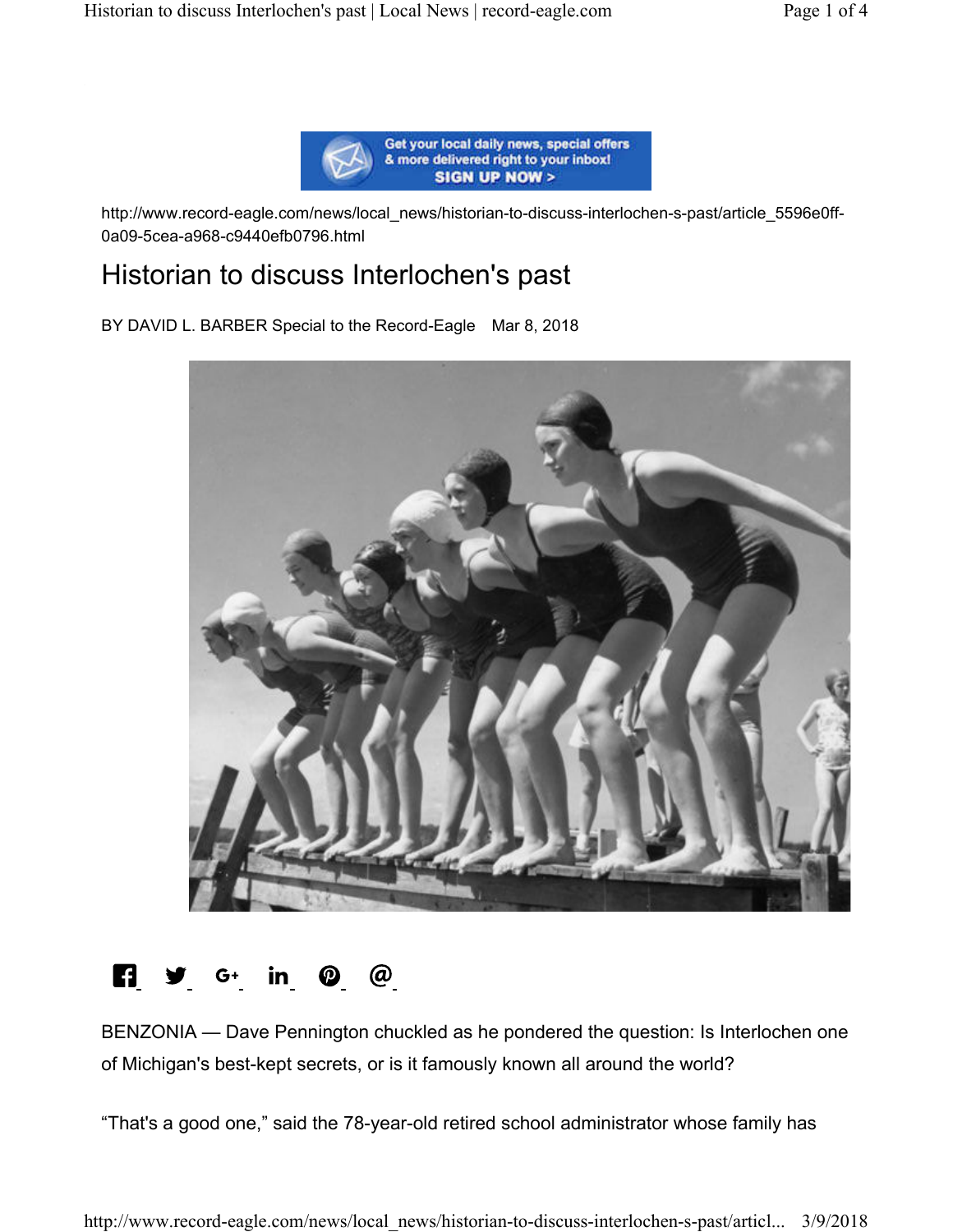lived in the Interlochen area since 1890.

"Maybe we'd like to keep the parks a bit quiet, but yes, (the music camp) is known all around the world."

Pennington, a long time historian of northwest Michigan, will present a brief history of the Interlochen area at 4 p.m. on March 8 at the Benzie Area Historical Museum in Benzonia.

He will speak on the history of the Interlochen's remaining historic buildings, "though there are very few pieces (buildings) left," and will also talk about the origin of the Interlochen State Park, which is located between Duck and Green Lakes.

Part of his presentation will be devoted to the development of the four Pennington camps from 1917-50, which included one section for boys, another for girls, and a traveling camp that traveled as much as 9,000 miles in one summer, taking campers across the United States, down into Mexico, and up into Canada.

"In 1890, about the same time Interlochen was founded, my great uncle opened a drug store (in the area)," said Pennington.

"Then, my grandfather and grandmother wanted to start a camp for girls, and that's when things took off."

With a population of just under 600 annual residents, Interlochen is located 14 miles southwest of Traverse City in Green Lake Township between Duck Lake and Green Lake, which were originally called Wahbekaness and Wahbekanetta lakes respectively by the Odawa natives.

Then, at the end of the 19th century, European settlers — the Pennington family being among them — began to operate the first fishing and logging operations in that area.

"A few years later, my great uncle Willis (Pennington) met with Dr. Joseph Maddy and got him to bring his (music) camp to Interlochen."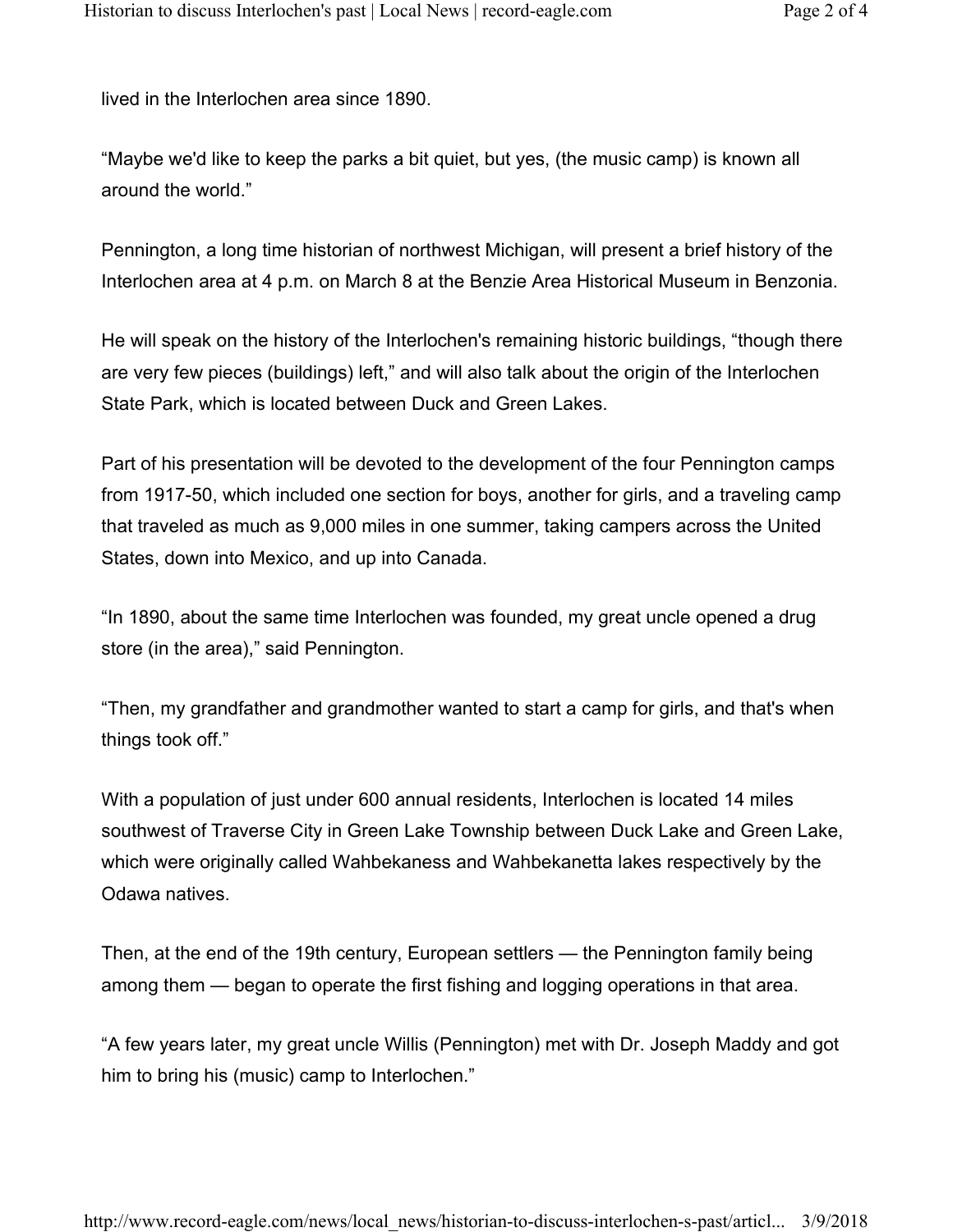After a nationwide search to find a site at which his National High School Orchestra could hone its skills, Maddy selected Interlochen in 1927, and, one year later, his camp opened.

By 1930, Maddy and his orchestra of 182 young musicians were giving concerts at the Metropolitan Opera House in Philadelphia, Carnegie Hall in New York, and Constitution Hall in Washington, D.C., the same year John Philip Sousa made his first visit to Interlochen.

In time that camp would become known as the Interlochen Center for the Arts, and host students and teachers from around the world.

"Dave is a classic historian," said Misty Sheehan, executive director of the Benzie Area Historical Museum. "He has always been interested in the history of the area and his family opened and ran some of the early camps in the Interlochen area."

Pennington said as word spread about the summer camps for young people his grandparents opened, the more residents from the south traveled north for the summer.

"Those camps seemed to be popular back then," said Pennington. "The camps lasted about eight weeks and were divided into three (age) levels."

Pennington, a former board member of the Traverse City History Center, said after the logging era began to fade away in that area in the early 20th century, the State of Michigan purchased property in the area and turned it into Interlochen State Park, which became one of the first such parks to be opened.

"I think Interlochen is known because it has very nice parks, on two lakes," said Pennington.

### **0 comments**

**Sign in 3 people listening**